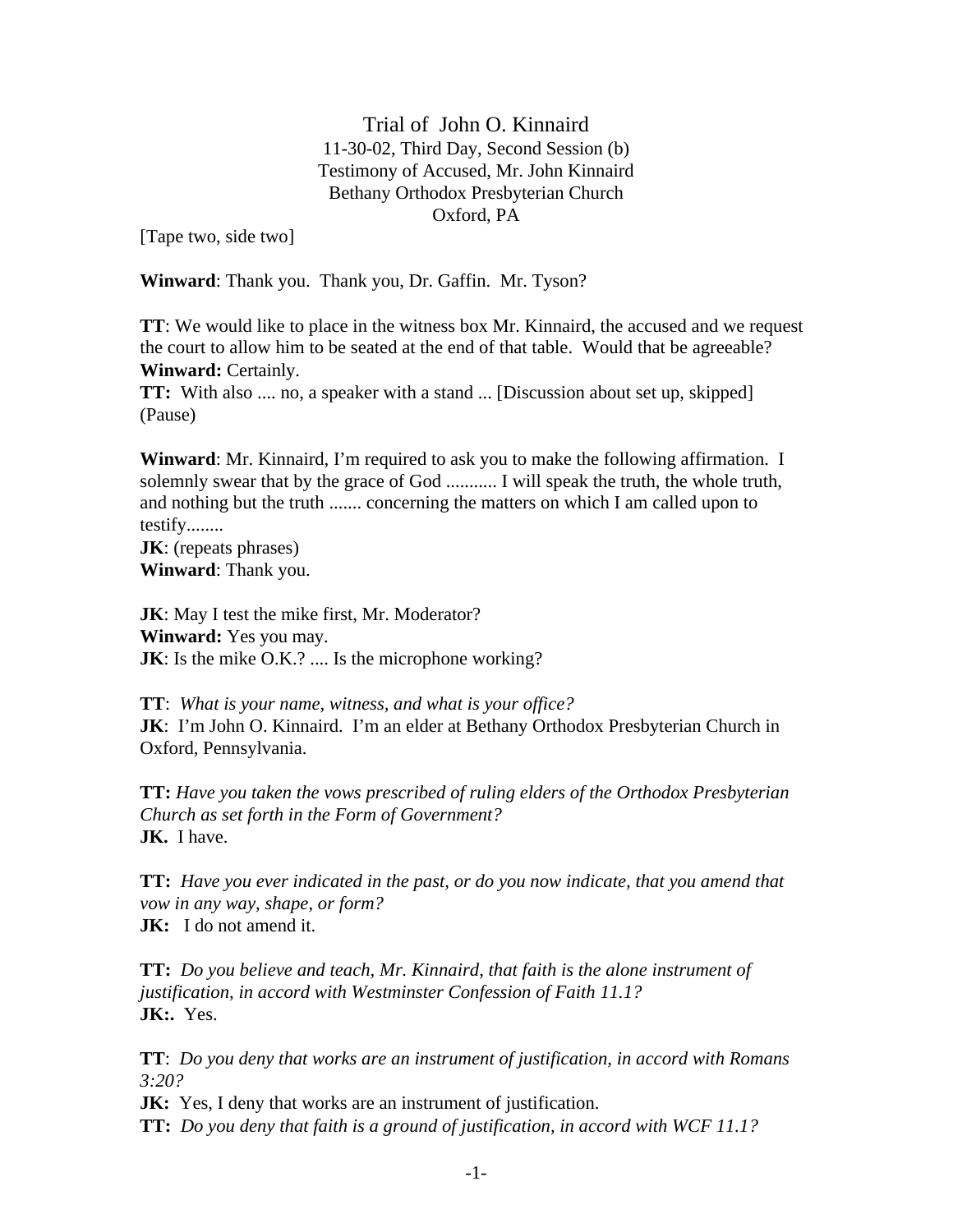JK: Yes, I deny that faith is the ground of justification.

**TT:** *Do you deny that works are a ground of justification, in accord with Romans 3:28?* **JK:** Yes, I deny that works are a ground for justification.

**TT:** *Do you believe and teach that the atoning sacrifice and imputed righteous active obedience of Christ is the sole ground of justification, in accord with Romans 3:22, 24, and 25, and WCF 11.1 and 4?* **JK:** Yes.

**TT:** *Do you believe and teach that good works Aare the fruits and evidences of a true and lively faith@ and that they stem Awholly from the Spirit of Christ,@ in accord with WCF 16.1 and 3?* **JK:** Yes.

**TT:** *Do you believe and teach that faith, while it Ais the alone instrument of justification, yet is it not alone in the person justified, but is ever accompanied with all other saving graces, and is no dead faith, but worketh by love,@ in accord with WCF 11.2?*

**JK**: Yes.

**TT:** *Do you believe and teach that good works are the necessary evidences and inevitable fruit of saving faith, in accord with Ephesians 2:10, and WCF 16.2?* **JK:** Yes.

**TT**: *Do you believe and teach that we cannot by our Abest works merit pardon of sin or eternal life at the hand of God,@ in accord with WCF 16.5 and Ephesians 2:8 and 9?* **JK:** Yes, and let me qualify it. We cannot in any way contribute to meriting the pardon of sin or eternal life, not even in anything that would predispose God to be gracious to us.

**TT:** *Do you believe and teach that our good works are Adefiled and mixed with so much weakness and imperfection,@ yet they Aare accepted in@ Jesus Christ, with whom we are in union, in accord with WCF 16.5 and 6?* **JK:** Yes.

**TT**: *Mr. Kinnaird, what impediments stand in the way of mankind enjoying communion with God?*

**JK:** I'd like to answer that from the Confessional Standards. I'm looking at WCF chapter 6, section two:

ABy this sin ...

That is, the sin of our first parents.

Athey fell from their original righteousness and communion with God, and so became dead in sin, and wholly defiled in all the parts and faculties of soul and body. They being the root of all mankind, the guilt of this sin was imputed; and the same ...@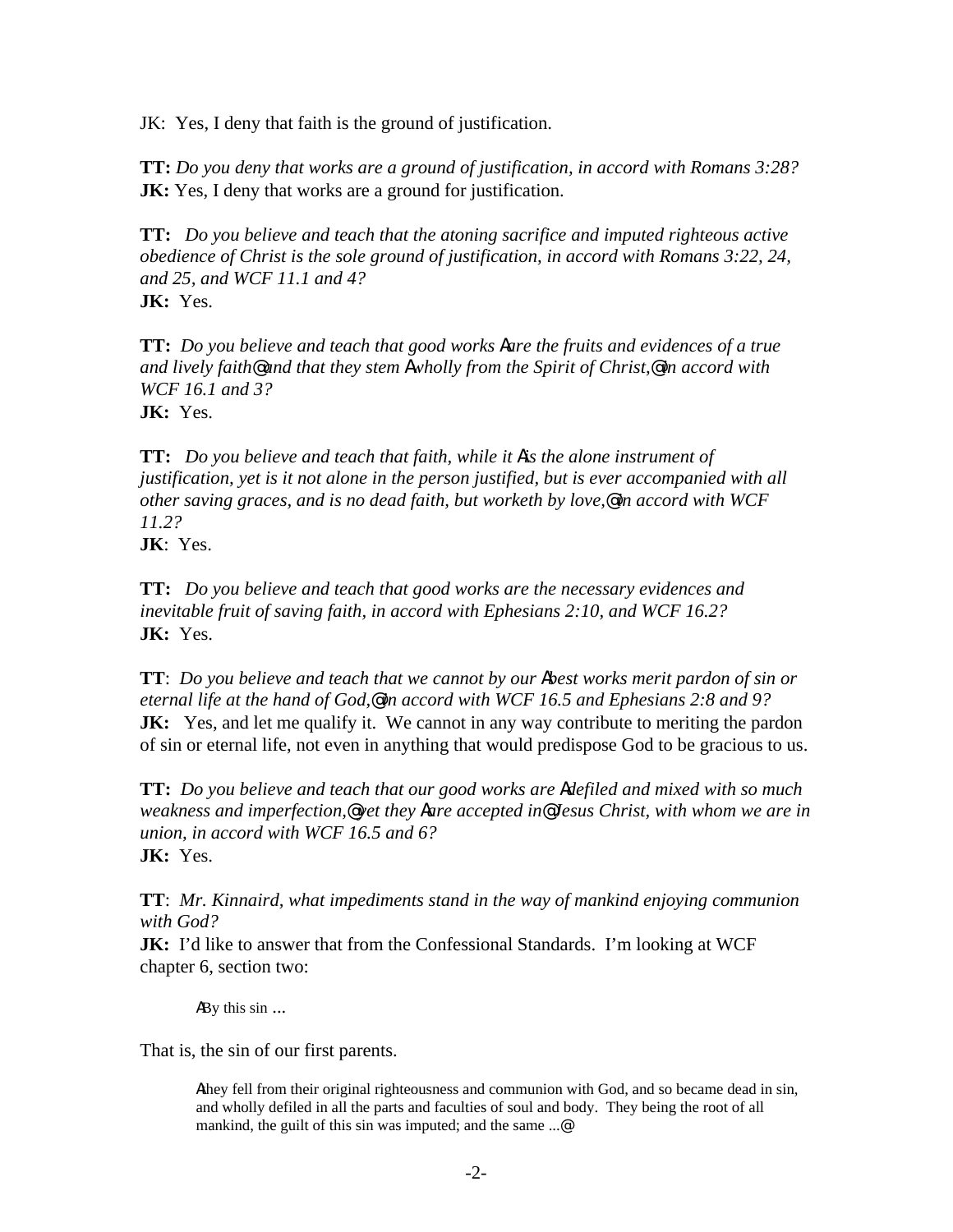That's the dead in sin and wholly defiled from the previous section.

Athe same death in sin and corrupted nature, conveyed to all their posterity, descending from them by ordinary generation.@

Section four,

AFrom this original corruption ...@

And that's a reference back to the corruption mentioned in section three.

AFrom this original corruption whereby we are utterly indisposed, disabled, and made opposite to all good, and wholly inclined to all evil, do proceed all actual transgressions. This corruption of nature, during this life, doth remain in those that are regenerated; and although it be, through Christ, pardoned, and mortified; yet both itself, and all the motions thereof, are truly and properly sin.@

It might be worth pointing out that this refers to our corrupted nature as being, not just a sinful nature, but as sin itself. Six.

AEvery sin, both original ...@

That's both the original corruption.

Aand actual ..@

That's the sins that we commit in this life.

A...being a transgression of the righteous law of God, and contrary thereunto, doth, in its own nature, bring guilt upon the sinner, whereby he is bound over to the wrath of God, the curse of the law, and so made subject to death, with all miseries spiritual, temporal, and eternal.<sup>@</sup>

And I would like to also look at the Larger Catechism, twenty-five, or thereabouts. If you're following in the Shorter Catechism in the hymn book, it would start at about eighteen. Larger Catechism twenty-five ....

AWherein consisteth the sinfulness of that estate whereinto man fell?

The sinfulness of that estate whereinto man fell, consisteth in the guilt of Adam's first sin, the want of that righteousness wherein he was created, and the corruption of his nature, whereby he is utterly indisposed, disabled, and made opposite unto all that is spiritually good, and wholly inclined to all evil, and that continually, which is commonly called original sin, and from which do proceed all actual transgressions@

And also twenty-seven,

AWhat misery did the fall bring upon mankind? The fall brought upon mankind the loss of communion with God, his displeasure and curse; so as we are by nature children of wrath, bond slaves to Satan, and justly liable to all punishments in this world, and in that which is to come.*@*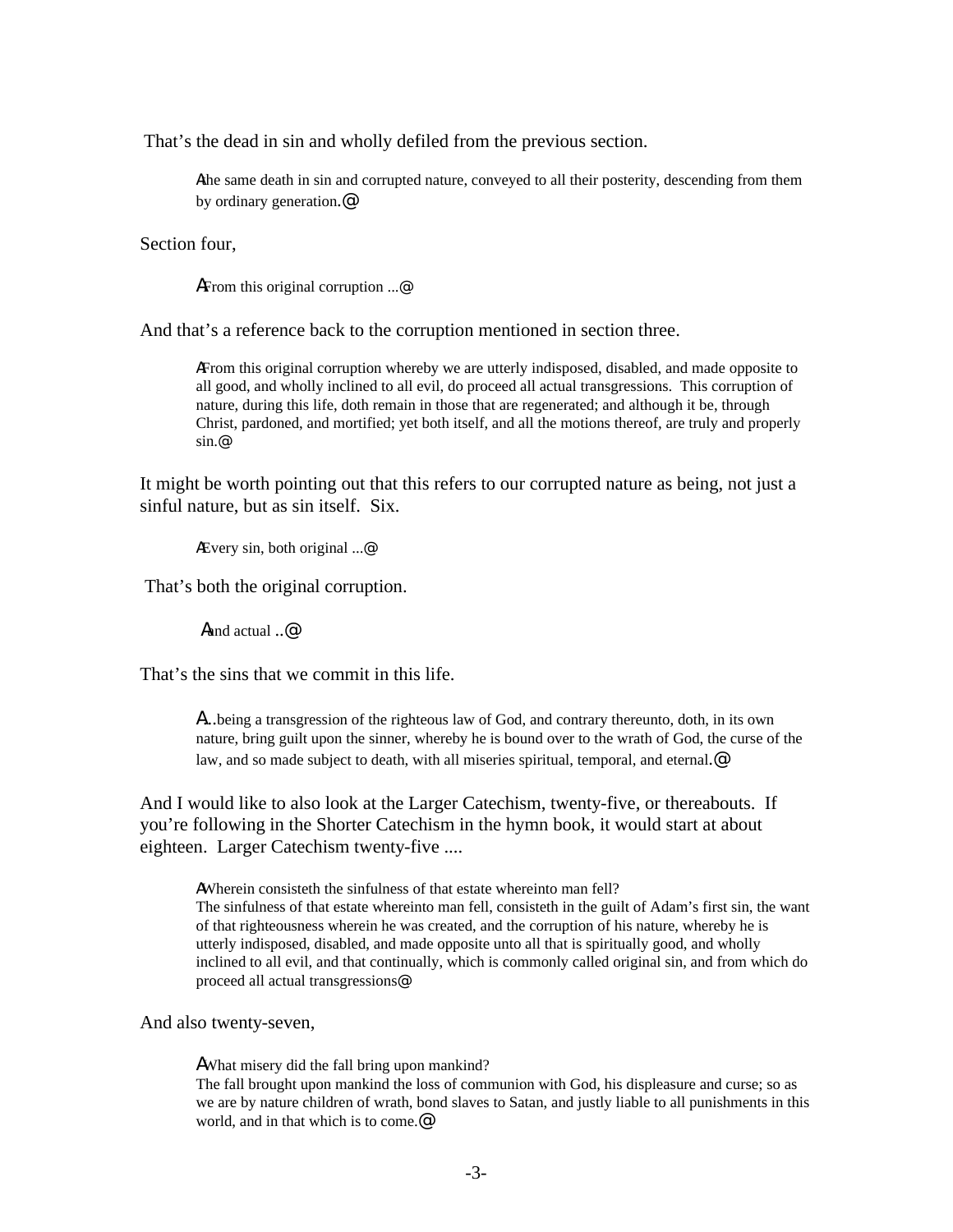If I may summarize that. There are three basic problems. There is our sinful nature, which is both a fact of our nature and a sin in and of itself, of which we incur guilt. There is also the actual sins we commit in this life, for which we are guilty. There is also the imputed guilt of the sin of Adam our federal head, whereby from that imputed guilt, we have lost all rights to the Kingdom of God. We have lost the right of communion with God. We are no longer children of God. We lost that in Adam.

Let me just check another reference quickly. [Pause] I'll stop there to save time. I have a number of other proofs texts, but I'll just stop there.

#### **TT:** *Mr. Kinnaird, what provision has God made for overcoming those impediments?* **JK**: Let's look in the Confession again at chapter eight, section 5:

AThe Lord Jesus, by his perfect obedience, and sacrifice of himself, which he, through the eternal Spirit, once offered up unto God, hath fully satisfied the justice of his Father; and purchased, not only reconciliation, but an everlasting inheritance in the kingdom of heaven, for all those whom the Father hath given unto him.@

#### And number nine, same chapter:

ATo all those for whom Christ hath purchased redemption, he doth certainly and effectually apply and communicate the same; making intercession for them,and revealing unto them, in and by the Word, the mysteries of salvation; effectually persuading them by his Spirit to believe and obey, and governing their hearts by his Word and Spirit; overcoming all their enemies by his almighty power and wisdom, in such manner, and ways, as are most consonant to his wonderful and unsearchable dispensation.@

And now if you will turn to the section on saving faith. I believe it's chapter ten ...

- **TT:** Fourteen?
- **JK:** Fourteen. Thank you. Sections one and two:

AThe grace of faith, whereby the elect are enabled to believe to the saving of souls, is the work of the Spirit of Christ in their hearts, and is ordinarily wrought by the ministry of the Word, by which also, and by the administration of the sacraments, and prayer, it is increased and strengthened. By this faith, a Christian believeth to be true whatsoever is revealed in the Word, for the authority of God himself speaking therein; and acteth differently upon which each particular passage thereof containeth; yielding obedience to the commands, trembling at the threatenings, and embracing the promises of God for this life, and that which is to come. But the principle acts of saving faith are accepting, receiving, and resting upon Christ alone for justification, sanctification, and eternal life, by virtue of the covenant of grace.@

If you would just quickly turn back, you will note that chapter ten is AOf Effectual Calling.@ Chapter 11 is AOf Justification.@ Chapter 12 is AOf Adoption.@ Chapter 13 is AOf Sanctification.<sup>@</sup> In justification, the guilt of our sin is taken away through the atoning redemptive work of Jesus Christ, and the imputation of his active and passive obedience, such that we are no longer guilty of the sins we have committed in this life, or will commit. We are no longer guilty of the sin of being corrupt in our nature. And we are no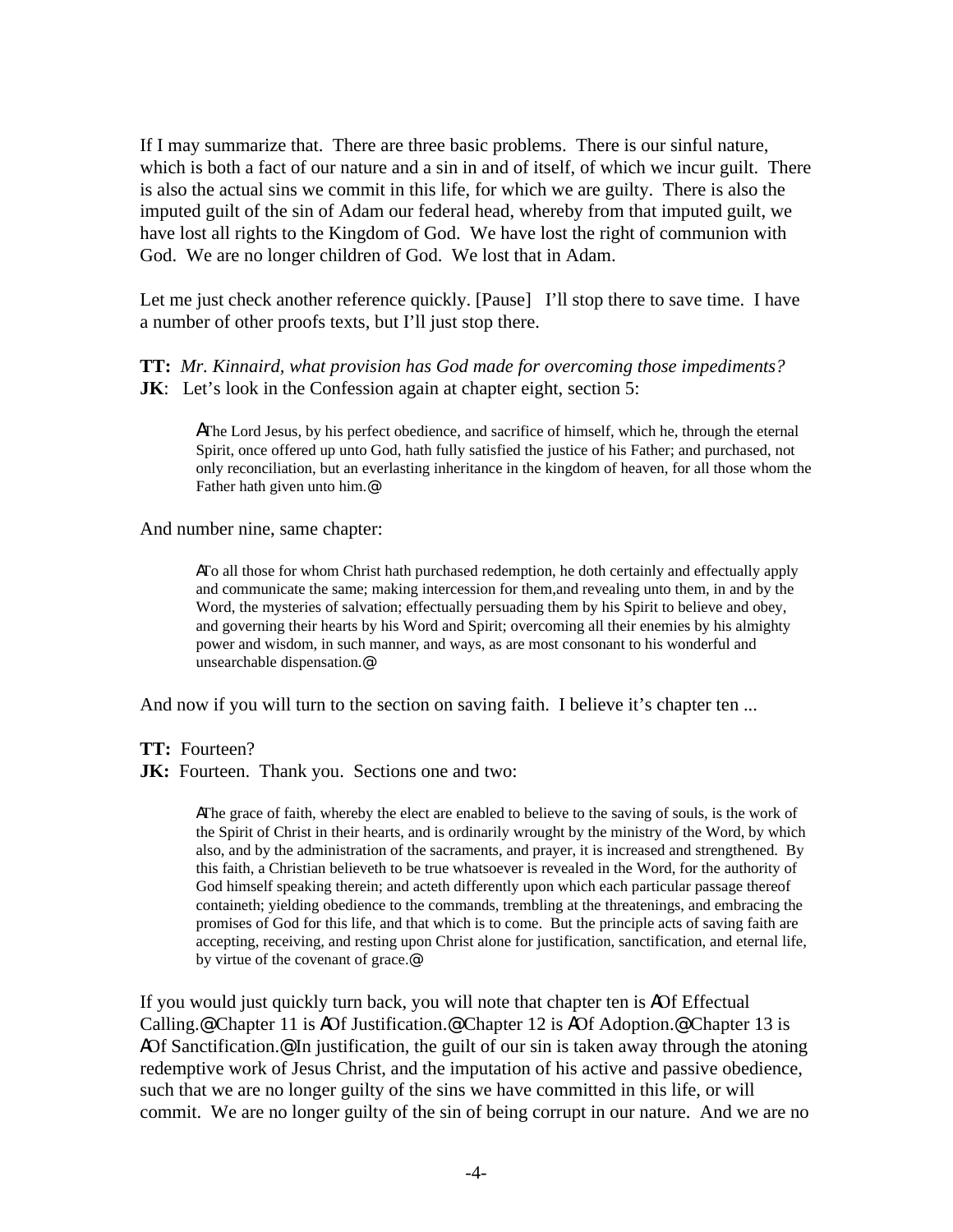longer guilty of the sin of Adam. In adoption - I think everybody present knows that Adam was created a child of God - in adoption, the childhood, sonship of God is restored, so that we now can have communion with God. And I would point out that God is the God of the living, not of the dead and therefore, if we are sons of God, we know that we have eternal life in communion with God.

And finally, the section on sanctification deals with the restoration of the original righteousness that Adam had and lost, but which we do not have. But it is a restoration that is somewhat better than what Adam had, because *we* will be restored with a ... immortal ...immortality, whereas Adam did not have immortality. Rather, he was subject to corruption and the Fall. We will not be subject to corruption and fall in our restored state of righteousness.

**TT:** *Mr. Kinnaird, do you believe and teach that at the Last Judgment Aall persons that have lived upon the earth shall appear before the tribunal of Christ to give an account of their thoughts, words, deeds, and to receive according to what they have done in the body, whether good or evil,@ in accord with WCF 33.1?* **JK**: Yes.

**TT:** *Do you believe and teach that at the Day of Judgment Athe righteous, being caught up to Christ in the clouds shall be set on his right hand, and there openly acknowledged and acquitted,@ in accordance with Larger Catechism Question and Answer 90?* **JK:** Yes, and I would like to supplement that answer by referring to page 845 and 846 in our hymnal. On those pages you will find the Apostles' Creed which speaks of Christ having been Aascended into heaven and seated on the right hand of God the Father Almighty. From there he will come to judge the living and the dead.@ And if you look at the Nicene Creed on the next page, a similar statement, Aascend into heaven and is seated at the right hand of the Father, and he shall come again, with glory, to judge both the living and the dead.@ And I think I was raised using the word Athe quick and the dead.@ Those who have been quickened, or brought to life in Christ, and those who are dead and still in their sins, will both be judged on the great Day of Judgment. And the judgment will be unto life or death throughout eternity.

**TT:** *Mr. Kinnaird, do you believe and teach a doctrine of justification by faith and works that is contrary to the Word of God and the Westminster Standards?* **JK:** Absolutely, without any qualification, no.

**TT:** *Do you believe and teach a doctrine of justification that posits entrance from a state of being under condemnation into an eternal state of being justified, by faith and works?*

**JK**: Absolutely, without any qualification whatever, no.

**TT:** *Do you believe, Mr. Kinnaird, and teach a doctrine of justification that posits entrance from a state of being under condemnation into an eternal state of being justified by grace through faith and this not of yourself, but rather as a gift from God, not by*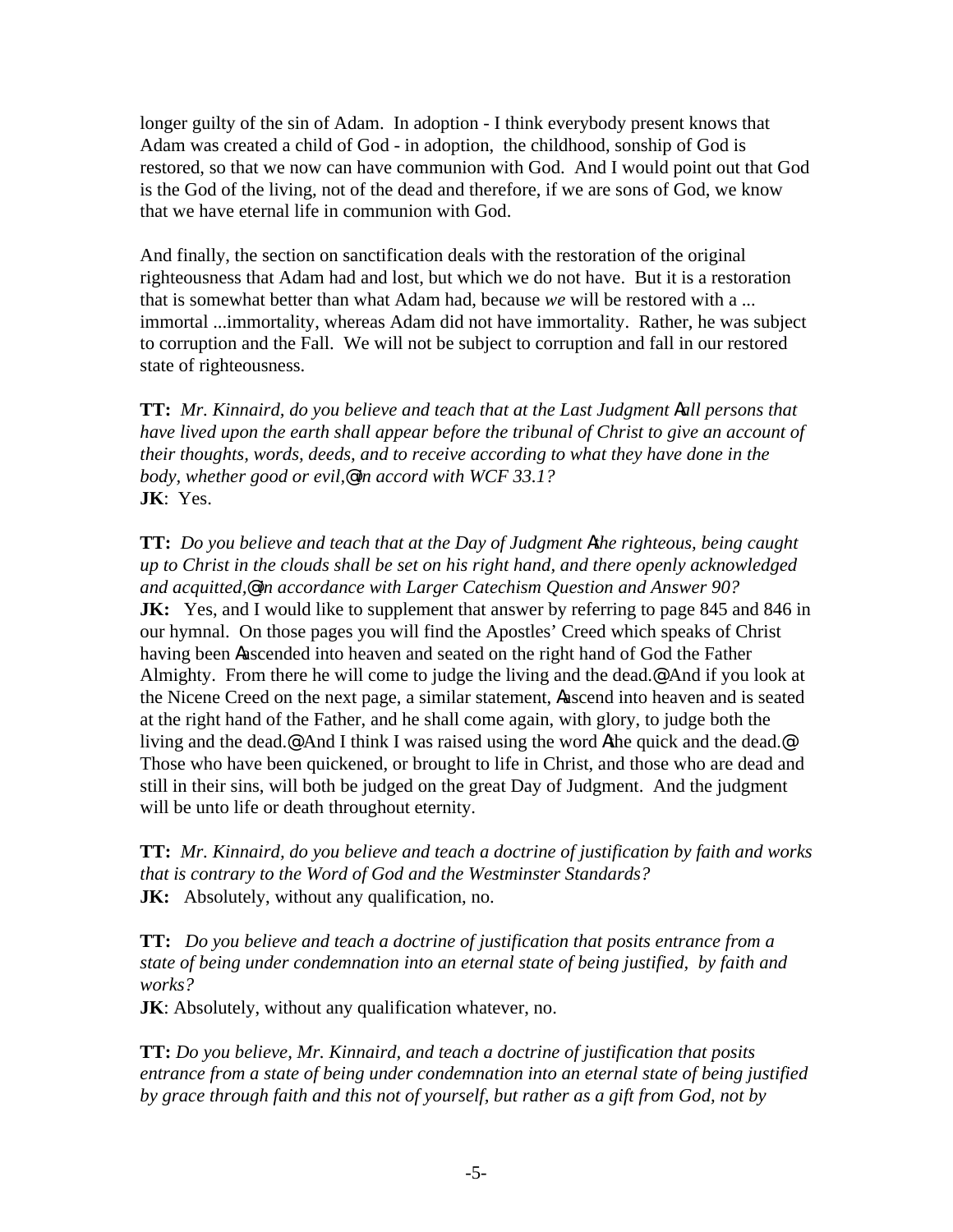*works, for we who are Christians are God's workmanship, in accord with Ephesians 2:8- 10?*

**JK:** Absolutely, without any qualification, yes.

**TT:** *Is your position, Mr. Kinnaird, as evidenced by the quotations in the specifications, in accord with Scripture and the Westminster Standards, or is it, as charged, contrary thereto?* 

**JK:** Would you say that again, please?

**TT**: Is your position, Mr. Kinnaird, as evidenced by the quotations in the specifications, in accord with Scripture and the Westminster Standards, or is it, as charged, contrary thereto? *Pick one, and tell us why.*

**JK:** Oh, O.K., that is what I was wondering, did you want me to tell you why? My statements as set forth in the specifications are in accord with Scripture and the Westminster Standards and now you would like me to demonstrate that?

**TT:** Yes, I would like you to tell us why you have come to that conclusion. **JK:** May I ask of the court before I do that if they have any questions of my preceding questions and answers?

**Winward**: Mr. Kinnaird, thank you for the concise and clear nature of your responses to these questions. I have one question and I want to ask it ... and I want to ask it seriously, although it may sound somewhat facetious, but I don't mean to be. In light of what you've told us here, in your opinion, *why* would it take two expert witnesses to try to explain to us what you mean by those statements?

(Pause)

**JK:** I don't know that it would necessarily take two expert witnesses to explain to the court what I mean by my statements. I am very much aware of the fact that trials for heresy are to be open trials, in which not only the accused and the accuser and the judicatory is present, but also any interested party may be present; and I am particularly concerned of interested parties who are members of Bethany church. I was highly desirous that in this trial, if there was to be a trial, that those who accuse me and those who support the accusers might hear a defense of my position from impartial expert witnesses in order that they might hopefully be convinced that I'm not a heretic. And I was also interested in having the whole congregation hear that same testimony in order that, if there is any doubt in any of their minds, they might also be convinced that I'm not a heretic. And not just that I am not a heretic. But I want the gospel of Christ to be known and understood by all. Because I am convinced, as the cornerstone of this building that we sit in .... Well, I am sorry. The cornerstone of this building has an abbreviated statement taken from John 17:17. It says, "Thy Word is truth." But John 17:17 says more than that. It says, "Sanctify them through thy Word; thy Word is truth." And I am desirous of all people everywhere to know the gospel and to experience not just deliverance from the guilt of sin, but the sanctifying power of the Holy Spirit as well.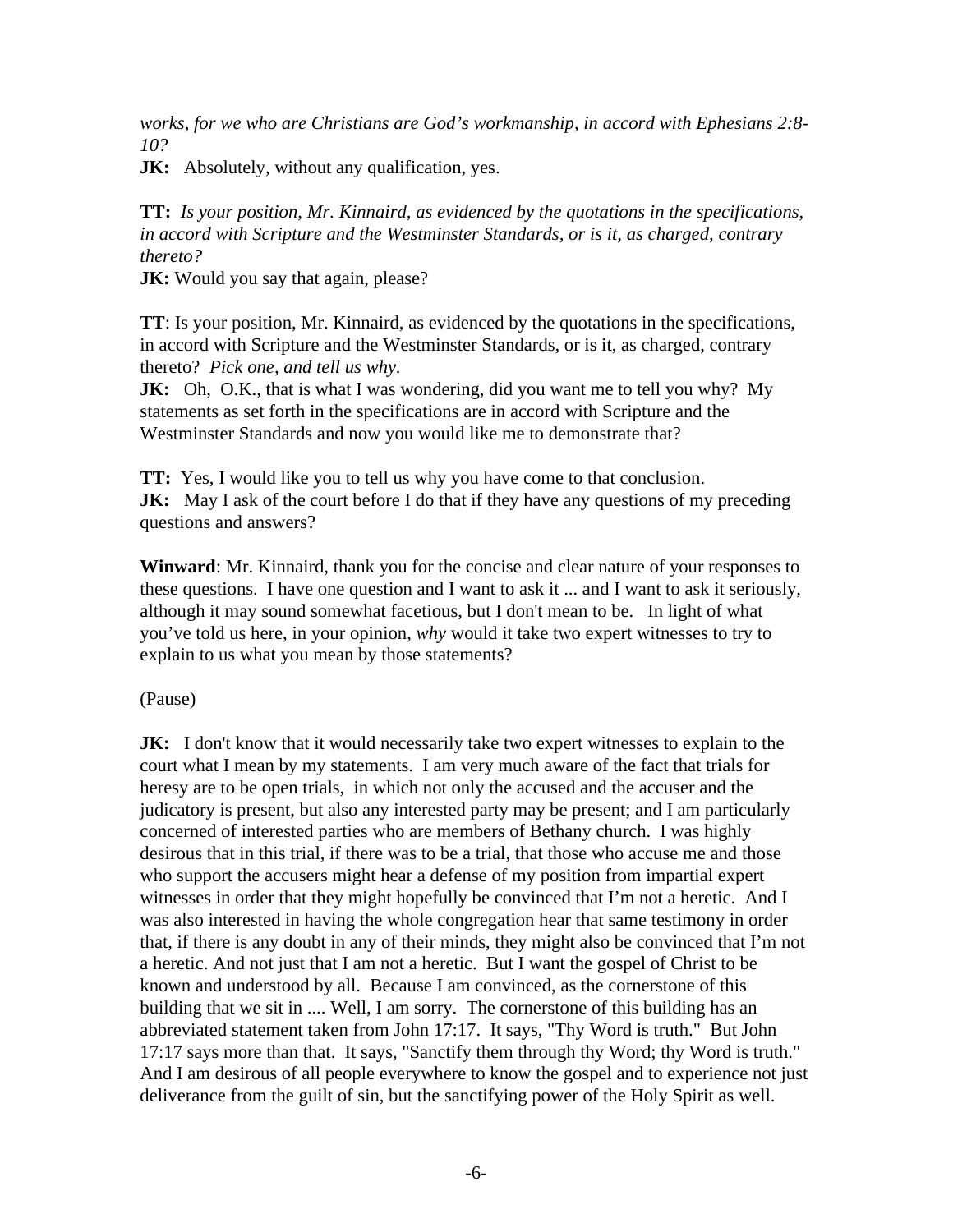#### **Winward** : Thank you.

**Joel Kershner**: Mr. Kinnaird, I think it's listed as number ...I numbered my different points in the fifteen questions ... page 2 in our handout. It's "Do you believe and teach a doctrine of justification by faith and works as contrary to the Word of God and the Westminster Standards," and you answered, "No, absolutely no," or something to that effect. I guess my question is: to say a doctrine of justification by faith and works is a ... at least a hotly charged way to say that. And, of course, you are saying, "a" doctrine you feel is compatible to that. Could you explain to me what -let me put it this way - what pains you took to explain that you are not teaching a justification by faith and works that Rome or some others have taught in the past.

**JK:** Let's put it this way, if I may, by way of example. I will give you three answers maybe. When I teach Bible studies and Sunday school, I always do a word by word exposition of a book of the Bible, with one exception, and that is just before we were suspended from the rule of this church, I had started to do a lesson on the Westminster Confession of Faith. But I believe I can faithfully say - and honestly say- that in forty some years of teaching Bible studies and Sunday School, I have always expounded Scripture verse by verse out a particular book of the Bible. The reason I do that is as a discipline to myself so that I always teach a full rounded presentation of all the Gospel. I don't skip any part inadvertently that I might skip if I worked subject-wise, for example.

In my sermons -of course, you have to realize that I am a ruling elder - I don't preach many sermons. I have never kept a count. Probably I have doubt if I have preached two dozen times in my life; but I am not really sure of the number. One of the problems when you preach very infrequently is that you really don't have an opportunity to cover everything that ought to be covered. And so I'll have to pass on whether I can say that I have covered all the bases in my preaching because probably I haven't.

The other significant activity I have undertaken ...in 1997-98, I believe it was. We had here what was called Bethany Bible Institute on Wednesday nights. It was a training course for those interested in taking a training course. And the second year we did that, I was requested by the director to teach a class on the Holy Spirit. I elected to make it a class on AThe Holy Spirit in the Life of the Christian.@ I pretty much patterned my - by the way, this took two semesters corresponding to the public school system of two semesters. Roughly twenty-six lessons, I can't tell you exactly how many. And the lessons were roughly one hour in length and they were lectures. But I determined that I would pattern the material I would cover, would be basically developed from John Murray's little book, Redemption Accomplished and Applied. I made one major deviation from that book in that I put AUnion with Christ,@ first. Because I believe that union with Christ is foundational to all else in the life of a Christian. So I covered the material pertaining to what Christ did to accomplish our salvation, through Pentecost and the ... you know ... from His incarnation through Pentecost. And then I covered everything that the Holy Spirit does to apply salvation to us. And I covered all the heads of doctrine under that subject, just a Murray does. So I believe in that course you would have a very well rounded, all inclusive presentation of the gospel of Jesus Christ. I think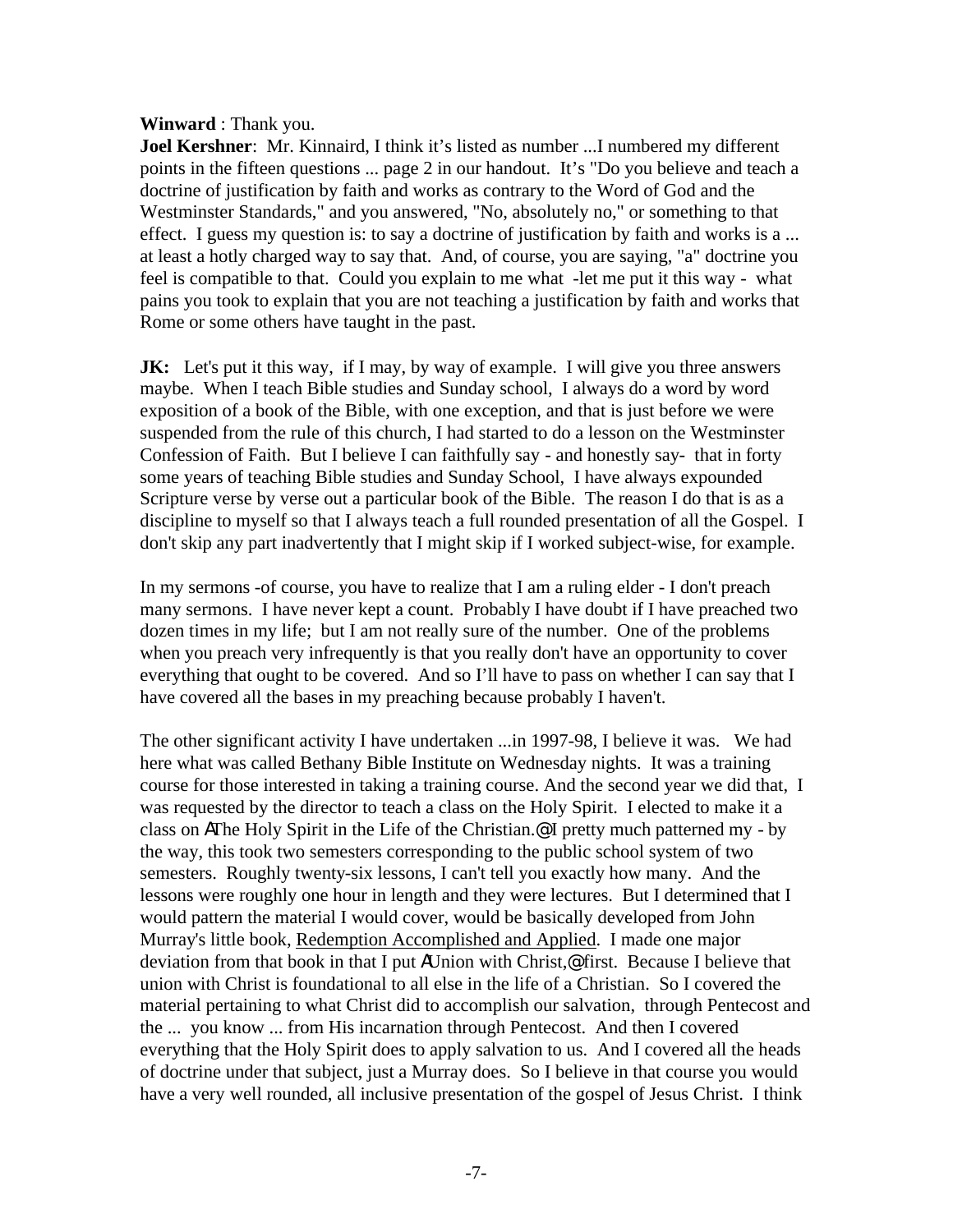that everything was properly in balance in that course. And that material is available, if you want to see it. It's roughly a hundred pages.

**Joel Kershner**: I guess to follow up, because you use the statement, "a doctrine of justification by faith and works," and that is a statement you have used at times in your teaching and such. I think I have seen that. **JK**: Never, never used that statement.

**TT:** Mr. Moderator, could I just interject. It is an exact copy of the words from the charge.

## **Joel Kershner** : O.K. O.K.

**JK:** I would *never* use that terminology. Because ... I mean ...As it has already been pointed out, the terminology is a little bit confusing. It isn't clear as to what those words mean. But there is no conceivable way in which I would ever maintain that there is such a doctrine to be properly held and taught. I mean, I know that there are people who may teach such things.

[End of tape two, side 2] [Start of tape three, side 1. Tape begins in mid-sentence.]

**TT:** *... in the specifications are in accord with scripture and the Westminster Standards, or as charged, contrary there onto. And he said they are in accord. And I also want him to tell us how he's come to that conclusion and why he answers as he does.*

**JK:** OK. Mr. Moderator, in answering that question, I want to try to be as brief as I can. I've also been advised to be winsome. Winsomeness is not something that comes easily to me. So, I'm not going to give you my full defense that I could give you as to why these ideas and so forth are in accord with Scripture. But I will try to finish more expeditiously than a full defense of my position would take.

If you would open your Scriptures to Ezekiel 36. In Ezekiel 36, starting at verse 16, God has a complaint concerning his people. The complaint is that his people were widely known as proclaiming that they were the people of God. And yet the life of the Israelites was not that much different than the lives of the pagan nations around them. And they brought great dishonor on the name of God. Much as you and I would do if we claim to be Christians and lived like pagans. So I will start at verse 22.

Therefore (that is, because of the problem I just described) say to the house of Israel, This is what the sovereign Lord says, It is not for you sake, O house of Israel, that I am going to do these things, but for the sake of my holy name which you have profaned among the nations where you have gone. I will show the holiness of my great name, which has been profaned among the nations - the name you profaned among them. Then the nations will know that I am the Lord, declares the sovereign Lord, when I show myself holy through you before their eyes. For I will take you out of the nations. I will gather you from the countries and bring you back into you own land. I will sprinkle clean water on you and you will be clean. I will cleanse you from all your impurities, and from all your idols. I will give you a new heart and put a new Spirit in you. I will remove from you your heart of stone, and give you a heart of flesh. I will put my Spirit in you and move you to follow my decrees and to be careful to keep my laws.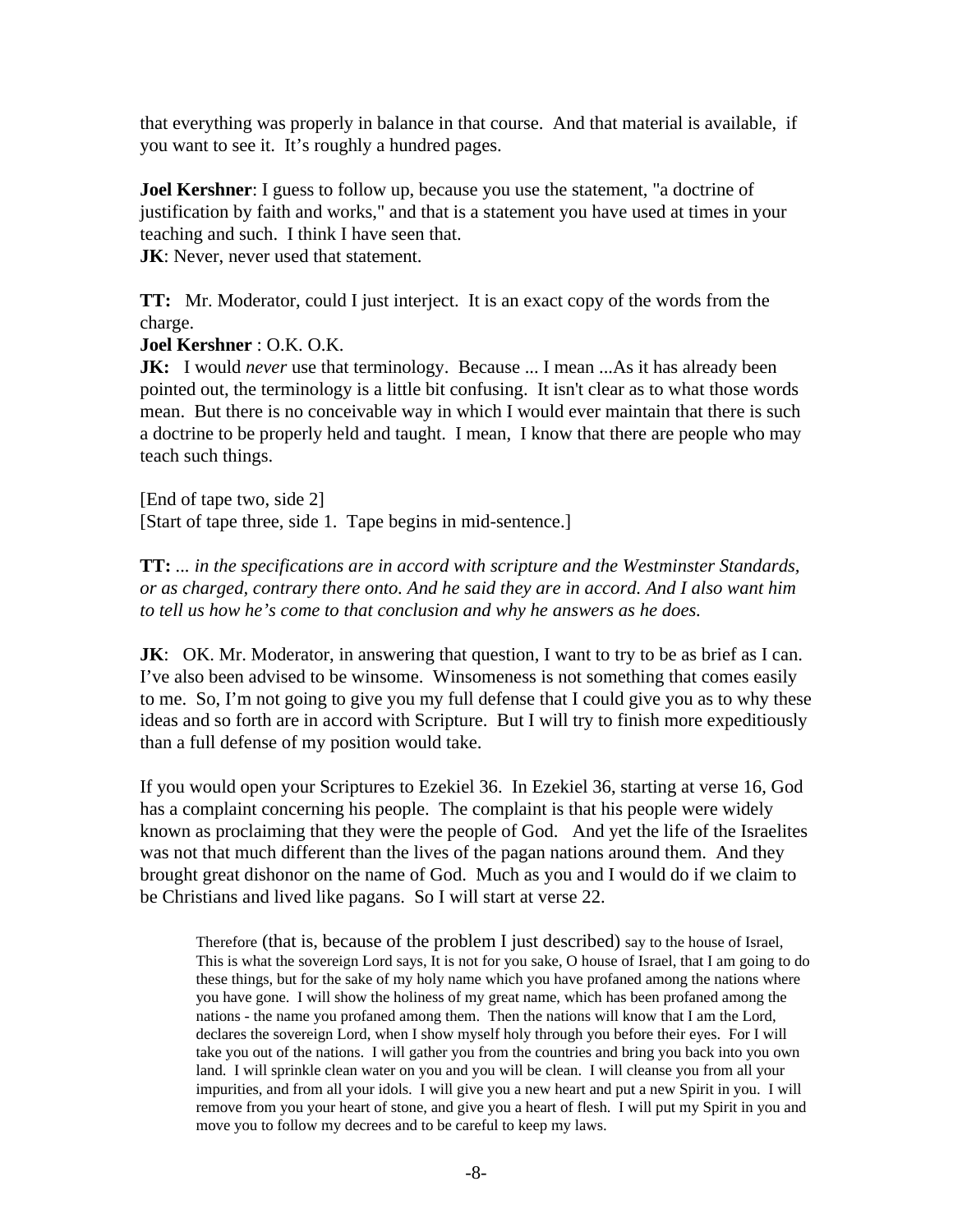Now I was reading from the NIV. If you read from the King James, you will notice that it is, "I will *cause* you to follow my decrees and keep my laws," or something to that effect.

Now what God is saying here is that in the new covenant, which was promised in Jeremiah 31, He is going to work a work on his people, on all his people, not just a select few; but it is a general truth on all the people in the church of God. He is going to work a work of putting the Holy Spirit. He is going to give them a new heart first and then he is going to put the Holy Spirit in that heart and cause them to walk with God. And, as it says in verse 23, "when I show myself holy through you before their eyes." Now this is going to happen right now, in this church age that we live in. The nations are going to see God's people walking in righteousness before Him by virtue of the gift of the Holy Spirit to those who trust in the Lord Jesus Christ for their salvation, and in Him alone.

Now when I say in my statement that, Athe imputation of the righteousness of Christ which all Christians receive at justification is *not* sufficient for *that* purpose;@ that is, for the purpose of establishing God's people with a true and personal righteousness that they *possess* as their very own. Not that they create as their very own, but that they *possess* as their very own because it has been given to them by God. That's what I am talking about. It's ... we .... we do not ... It's one thing to have an alien righteousness, a righteousness that is not ours but is rather the righteousness of Jesus Christ. It is one thing to have that credited to us for our account. But it's another thing to have us *made to be* righteous. Remember that was one of the three problems we faced was that we are corrupt in our nature, original sin. And one of the solutions that God has given to our problems is that of sanctification leading us into a real and personal, as opposed to alien, righteousness.

Now some have said, that when I say "real and personal righteousness" pertaining to the results of sanctification, I am denying that the imputed righteousness is not also real and personal. That's not what's being said.

And if you look now at the Confession of Faith chapter 13.

AThey, who are once effectually called, and regenerated, having a new heart, and a new spirit created in them, are further sanctified, really and personally, through the virtue of Christ's death and resurrection, by his Word and Spirit dwelling in them: the dominion of the whole body of sin is destroyed, and the several lusts therefore are more and more weakened and mortified; and they more and more quickened and strengthen in all saving graces, to the practice of true holiness, without which no man shall see the Lord.@

Now in that brief statement from our Confession you will see echoes of what I have read to you from Ezekiel. Having a new heart and a new spirit created in them. You also see that phrase, "really and personally." Now I don't know that anybody has ever accused the Westminster Divines of denying the reality or the personal application of the imputation of the righteousness of Christ just because it uses the phrase "real and personal" here and does not use it in the chapter on justification. Nobody says that about the Westminster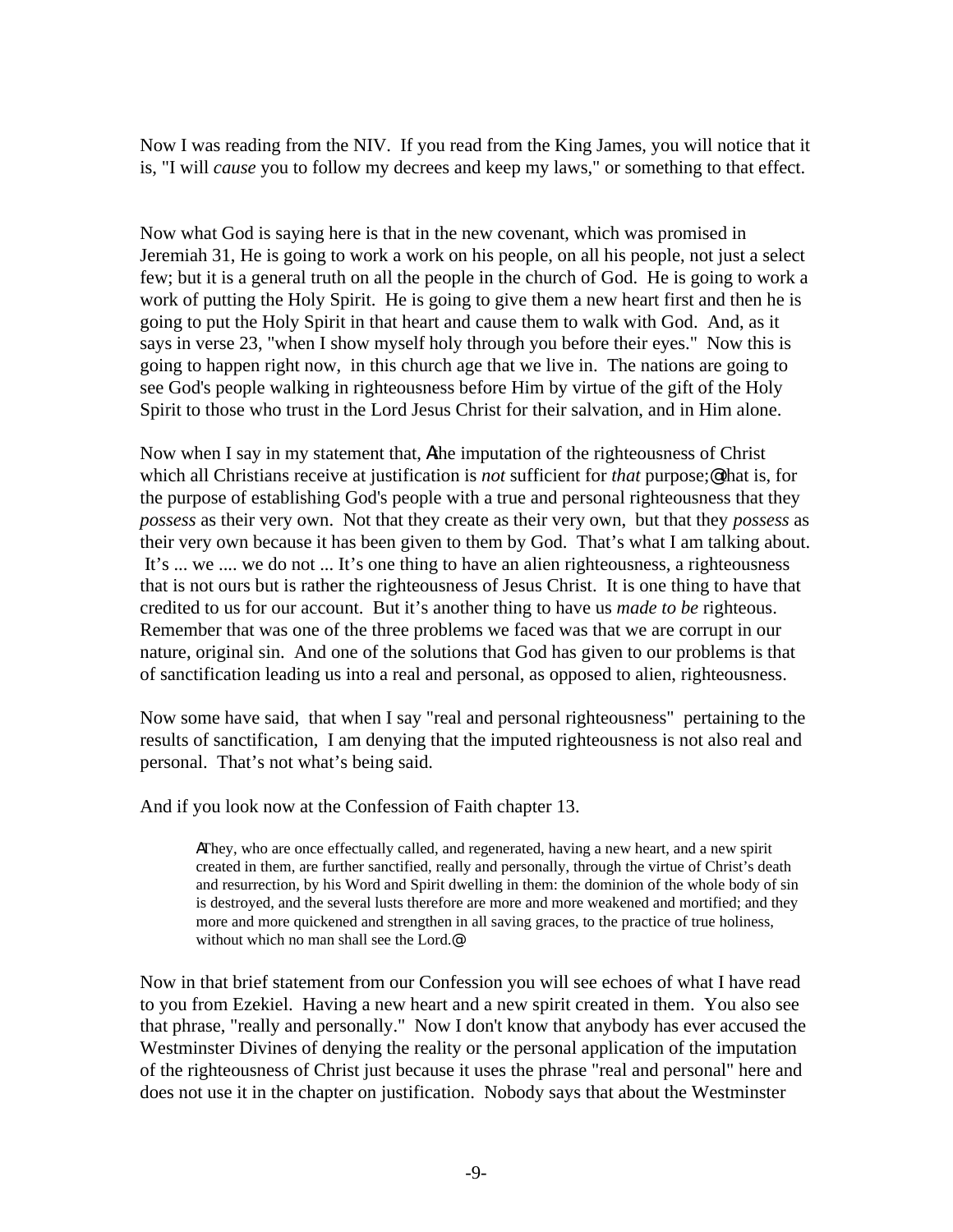Confession. They ought not to say it about me because I'm just echoing the language of the Confession.

**Gary Bryant** : John, could I ask a question at this point? **JK:** Sure

**GB:**In Peter Lillback's defense, he gave this passage, or this specification, a glorification context, and said that in that context of sanctification ...

**JK** : I have not gotten there yet, but I am going there, too.

**GB**: But also in today, in talking with Dr. Gaffin, in his talk, he acknowledged that the first part of the specification - where you're talking about we had to be fully conformed to the image of Christ in true and personal righteousness and holiness - he was talking about, yes, that's the future and that's clear here - and then as you went down and said that "that imputation of righteousness," speaking of the future for Christians, a righteousness received at justification, but conformed to the image, which is the future; now Afully conformed@ is the word Afully conformed;@ that cannot suffice for the purpose of the Christian living out ...

**JK**: No, no, that's not what ....

**GB:** can suffice ; that it says,@nor the infusion,@ it says, A neither the imputation of the righteousness of Christ which all Christians receive at justification, nor the infusion of the righteousness of Christ can suffice for that purpose.@ OK, now we are moving into the present, we are talking about perhaps the judgment day and we are standing before God just prior to perfection, OK. It is bringing it into the present and you want to come out of that. AIf we are to be conformed to his image we too must have a real and personal righteousness,@ present. In the present. Correct? In the present, not after we're in glory, which everybody, we are not arguing about that.

**JK** : No, no I didn't say that.

**GB:** O.K. Let me hear Y

**JK:** I am not saying that. You will notice that in the first sentence. Alt is not possible that any could be a brother to Jesus Christ and enjoy with Christ in the Kingdom of Heaven the presence of God the Father.<sup>@</sup> That is the future, that's after the judgment. That's after glorification.

**GB:** O.K. and so the last phrase is still after glorification?

**JK**: Which last phrase?

**GB:** The last sentence. AIf we are to be conformed to his image we too must have a real and personal righteousness in glory.@

**JK:** Yes, but that starts in this life. You see the chapter on sanctification is talking about what starts in this life.

## **GB:** O.K. Now...

**JK:** And that process of making us right with God in our nature, not in our forensic sense, but our nature. That process starts with regeneration, the new heart, continues with the gift of the Holy Spirit sanctifying us. According to the Confession, that process is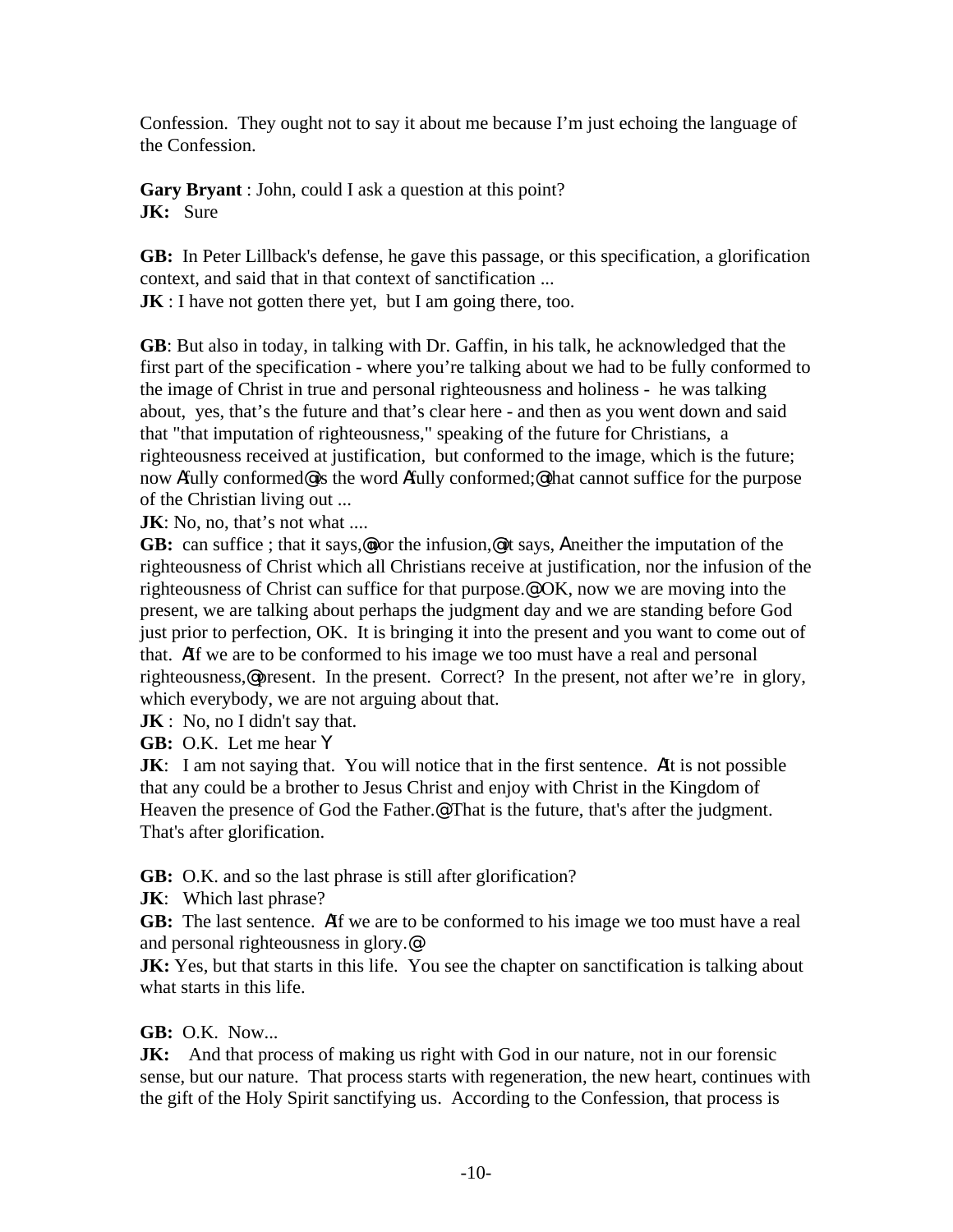completed on the day, the moment of our death when we are glorified. That is, before judgment, before we come into the presence of God the Father.

**GB:** At that time we must have a real and personal righteousness.

**JK:** At that time we must have a *fully developed* real and personal righteousness.

**GB:**We will because we will be in his presence, of course.

**JK:** That's one of my proof texts that I was going to bring up. (Laughter) Yes, but it starts in this life.

**GB:** But you could have added the phrases there ... maybe, I am asking ... could you have said we too must have a real and personal righteousness, imperfect as it is. **JK:** Now? See we are talking here about in the presence of God the Father. In other words, after glorification after judgment. When he says enter into the presence of God the Father. Before we enter into the presence of God the Father, we must have a fully completed real and personal, as opposed to alien righteousness, our nature must be changed.

**GB**: Right. And you are just saying that this starts when we become Christians. **JK:** I am saying that this statement that is in the specification is talking about the ultimate condition in the eternity future. O.K.? But the statement from the Confession is talking about what starts in this life. Now, the Confession for some reason, I don't know why, does not have a section on glorification. But I'm sure we're all convinced that glorification is a - maybe I shouldn't say that - *I* am convinced that glorification is part of our faith.

**GB:** But you are not speaking at this point about the process. **JK:** At which point?

**GB**: AIf we are to be conformed to his image we too must have a real and personal righteousness.@ You're not speaking of the process, you are speaking of ... **JK:** I am talking about the end result of the process. The end result of the process is to have a fully developed real and personal righteousness, not an alien righteousness, when we enter into the presence of God the Father.

**GB** : Dr. Gaffin said that *all of this* is under the umbrella of the imputed righteousness of Christ. I think he used that phrase, that all of justification, sanctification, glorification is under the imputed righteousness of Christ.

**JK:** I think ... I did not hear that and I don't want to speak for Dr. Gaffin, but I would point out to you that the Confession says, as do I, "through the virtue of Christ's death and resurrection," the merit ...

# **GB:** Is Christ's alone.

**JK**: Is Christ's alone. But Christ in his merit earned the right to give the Holy Spirit to His Church corporately, which is why I said that when I did my Bethany Bible Institute and talked about the accomplishment of salvation I covered all the work of Christ through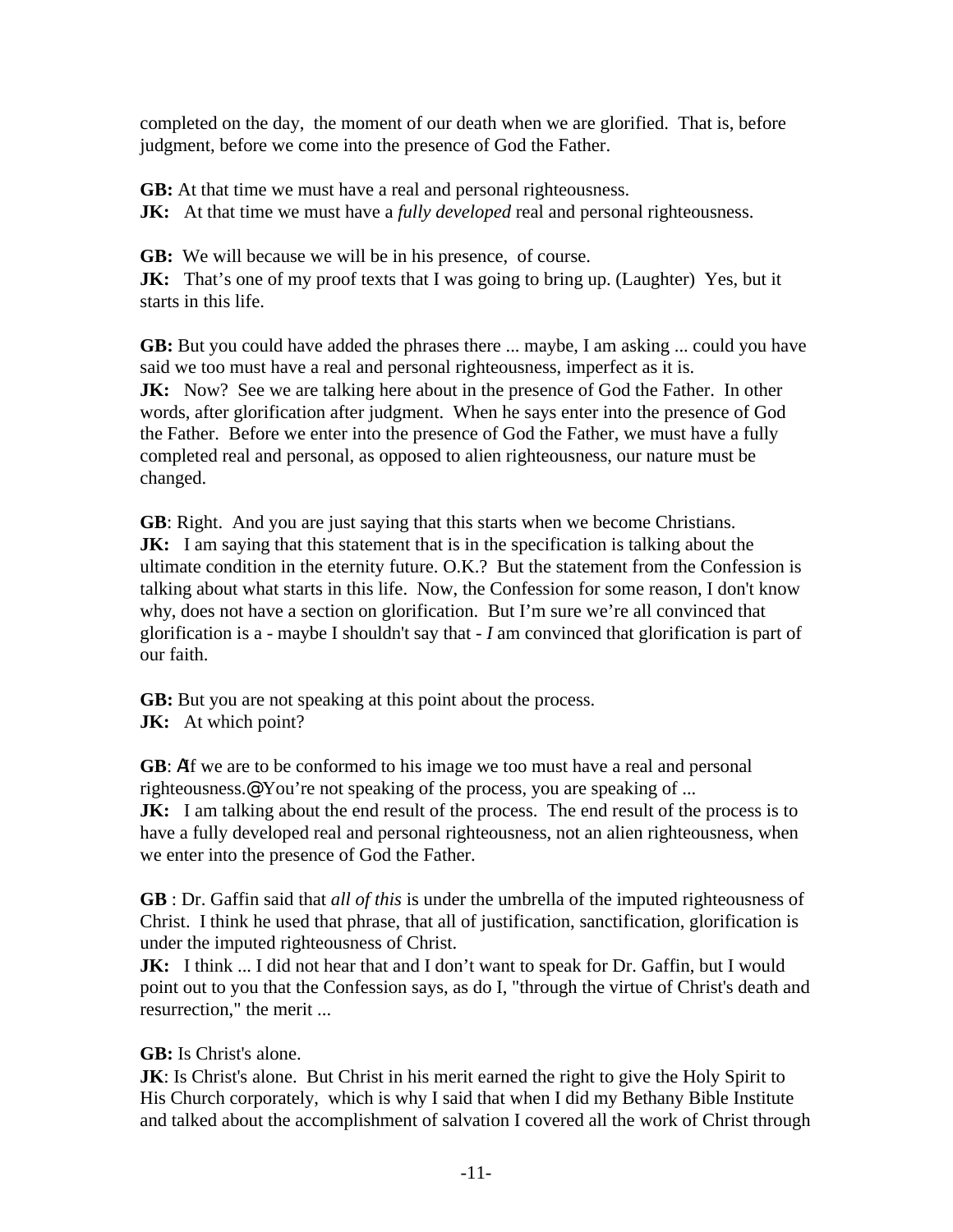the day of Pentecost when he sent the Holy Spirit to His Church corporately. But also in the application of that salvation to us in which he places the Holy Spirit in our heart, beginning the process, - well, not the beginning, as Dick pointed ...as Mr. Gaffin, Dr. Gaffin, pointed out, it really begins with our regeneration- but in this sense, further sanctified because this is the process that takes us from the bare regeneration through to the fully mature, total holy righteousness. You know, one of the things that all Christians look for is to be crowned with righteousness. That's the end of the path.

**GB:** Now you may not want to add these words, but am I understanding you if I put in this last sentence? You say, AIf we are to be conformed to his image.@ If I said, AIf we are to be fully conformed to his image, we too must have a real and personal righteousness when we stand before God in glory.

**JK:** And if you will allow me to add, Afully developed real and personal righteousness to your statement, would we be in perfect harmony? Because I would say, AAmen.@ to what you just said; except if I am going to say that the fully conformed needs the adjective fully in front of it, then I would like to put the modifier in front of real and personal, say Afully developed@ real and personal. Because ... what I have now is real and personal. But it's incomplete. It's not perfect, but it's real and it's personal.

**GB:** O.K. See I had earlier thinking that you were speaking about just now and I had added the words a real and personal righteousness, imperfect as it is right now. **JK:** It is indeed.

**GB:** But this statement actually doesn't apply to right now.

- **JK:** No, this is talking about the hereafter ...
- **GB:** Right, O.K. T hank you.
- **JK:** ....when we actually enter into the presence of God.

Let's just look at that one verse that my brother alluded to. It's found in 1 John 3. 1 John 3 reads beginning at verse 1 this way:

How great is the love the Father has lavished on us, that we should be called children of God, and that is what we are. The reason the world does not know us is that it did not know him. Dear friends, now [right now] we are children of God, and what we will be has not yet been made known...

If I can just stop a minute. I don't know what it will be like to be fully conformed to the image of God. I don't know what it will be like to be ... have a fully developed real and personal righteousness. I can't comprehend that. I honestly can't. Because every thought that goes through my brain these days - if I look at it critically- I can see elements of sin in it. O.K.? So I really don't know what we will be like. But we do know this - we do know that when He appears, we shall be like him, for we shall see him as He is.

Now I posit to you that Moses was a man of faith. The righteousness of Jesus Christ had been imputed to him through faith. But he could not see God face to face because he, like I, was a man with a corrupt personal nature. Now whatever is involved in being like him, when he appears, I don't fully know. But I know that I'll see him as he is because I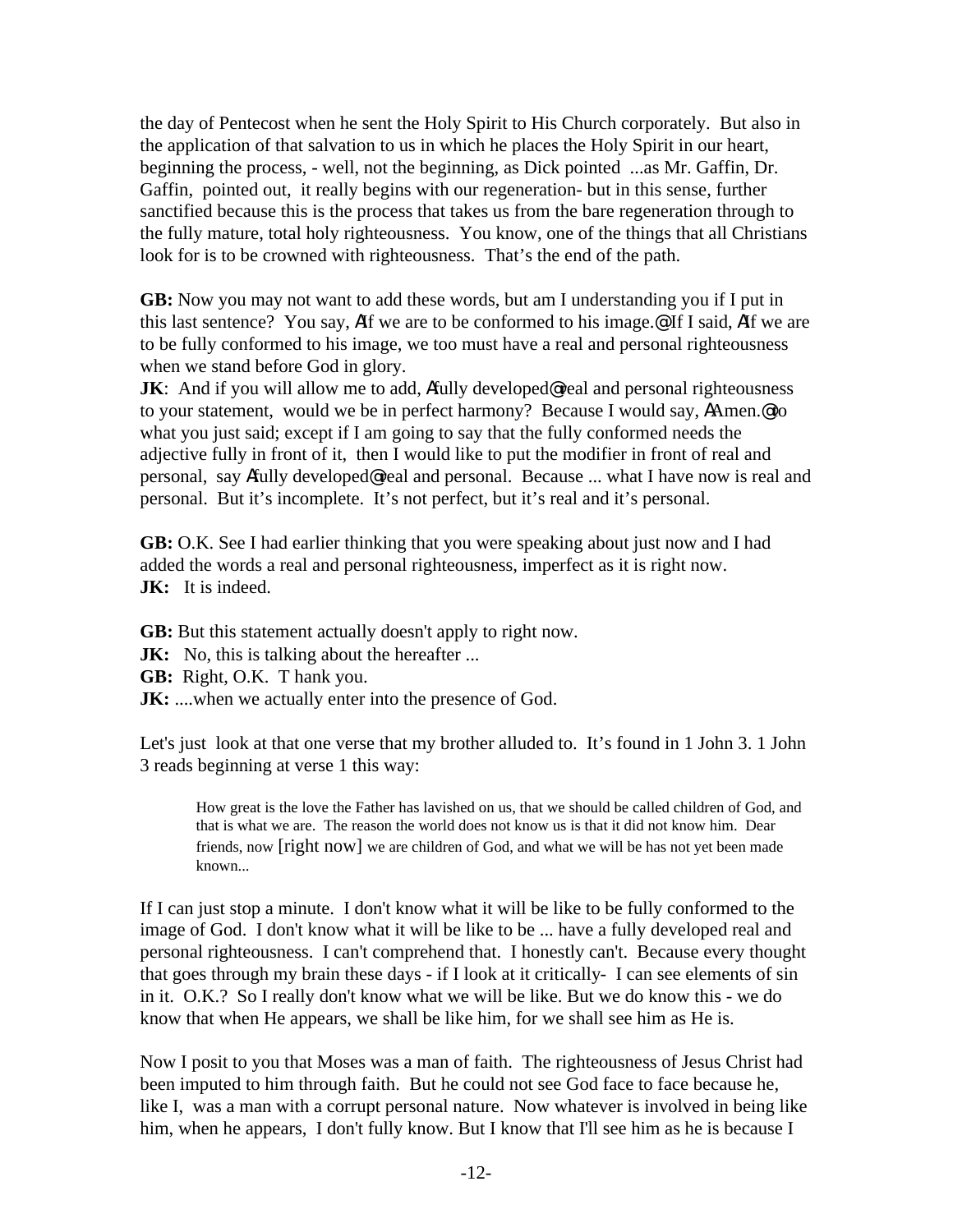will be like him. And certainly one attribute that the Scriptures and the Confession teach that we will have is righteousness. Fully developed. Real and personal in our basic nature.

I am going to just look at one more my ... I am going to cut out a whole lot of proof text I had here. Just to save time. And if we have to later on, we can come back to them, but I am anxious to save time. The chapter nine of the Confession. It's a place I would never look for this because the title of the chapter is "Of Free Will." But you will notice in section two it says,

AMan, in his state of innocency, had freedom and power to will and to do that which was good and well pleasing to God but yet mutably, ...@

That's the word I was struggling to find a little bit ago when I used the word mortal. I meant mutable, "so that he might fall from it.@

AMan [in section three] by his fall into a state of sin, hath wholly lost all ability to will to any spiritual good accompanying salvation: so as, a natural man, being altogether averse from that good, and dead in sin, is not able, by his own strength, to convert himself, or to prepare himself thereunto.@

Three, AGod converts a sinner, and translates him into the state of grace, he freeth him from his natural bondage under sin; and, by his grace alone, enables him freely to will and to do that which is spiritually good; yet so, as that by reason of his remaining corruption, he doth not perfectly, nor only, will that which is good, but doth also will that which is evil.

That's of the fourfold state of the Christian stages of the Christian; that's the stage I am in. That's the stage that every living Christian is in. The final stage, section 5 of that chapter,

AThe will of man is made perfectly and immutably free to good alone, in the state of glory only.@

I know that's the way I will be because the Bible tells me that I will see him face to face. And I have to be in that condition, otherwise I will not see him face to face. Hence the necessity of God's Y. If God would have me in His Kingdom - I hate to tell God He has to do something; but it's kind of basic to His nature - if He would have me in His Kingdom, He has to first change me and make me acceptable in His presence by changing my very basic nature. And that is part of the glorious news of the Gospel. That's something we should all rejoice in to know that someday we will be crowned with righteousness.

Can I go on to the next statement? I don't want to spend all day on this one. As I said, I have a whole lot of proof text here. You see, you can look them up yourself, if you wish.

**Winward** : Proceed. Proceed.

**JK:** The next statement is, "It is those who obey the law who will be declared righteous on that Day of Judgment." I think by now we all recognize that statement is taken from Romans 2:13.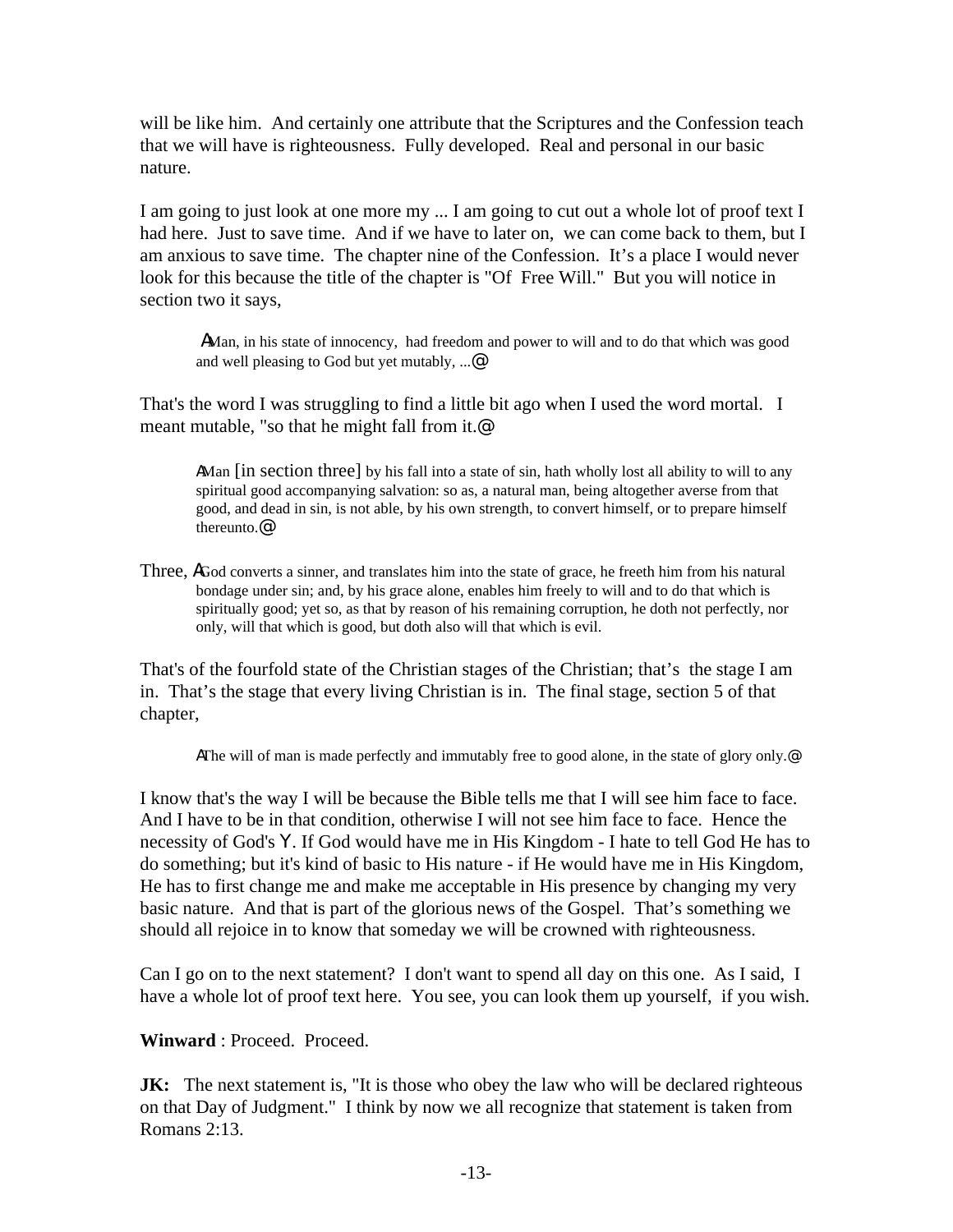When I was a young Christian, forty some years ago, and I am now ...71? - It's not Alzheimer's yet but it may get to the place some day - I read this passage and I read verse 16, Athis will take place on the day when God will judge men's secrets through Jesus Christ as his gospel declares.@ I said, I don't understand why Paul is talking about the final judgment being good news. I had just gone through a conversion experience where for two years I was afraid to go to bed at night because I knew if I died in my sleep I would not ... I would go to hell. Because that is what my nature was fit for. The Day of Judgment was not good news to me. But now Paul was saying it *is* good news.

And has it has been pointed out, verse 5, the second part, A...you are storing up wrath against yourself for the day of God's wrath when his righteous judgment will be revealed.@ Six, "God will give each person according to what he has done.@ This passage starts with a declaration that we are talking about the Day of Judgment. This passage ends with a statement that says we are talking about the Day of Judgment. It says it's good news. And it is according to the Gospel that Paul preaches. What he has just said in the first sixteen verses, or fifteen verses, is good news. It's according to the Gospel. It's all about the Day of Judgment.

Now, all I did was quote verse thirteen and say that the context is the Day of Judgment. And, as has already been pointed out to you, the Westminster Confession of Faith, chapter 33, AOn the Last Judgment,@

God hath appointed a day, wherein he will judge the world, in righteousness, by Jesus Christ, to whom all power and judgment is given of the Father. In that day, not only the apostate angels shall be judged".

Now the framers, the framers of the Westminster Confession had a view of the Last Judgment. And it was *not* that the sinful would be judged and the righteous will be rewarded. It was that the sinful, the quick and the dead will be judged. And the Confession goes on to say that,

A.. not only the apostate angels shall be judged, but likewise all persons that have lived upon earth shall appear before the tribunal of Christ, to give an account of their thoughts, words, and deeds; and to receive according to what they have done in the body, whether good or evil.<sup>@</sup>

And if you go to the Larger Catechism, Question 89 is,

What shall be done to the wicked at the day of judgment?

And I think we all know what fearful things are going to happen to them.

Question 90 is

What shall be done to the righteous on that day of judgment? At the day of judgment, the righteous, being caught up to Christ in the clouds, shall be set on his right hand, and there openly acknowledged and acquitted.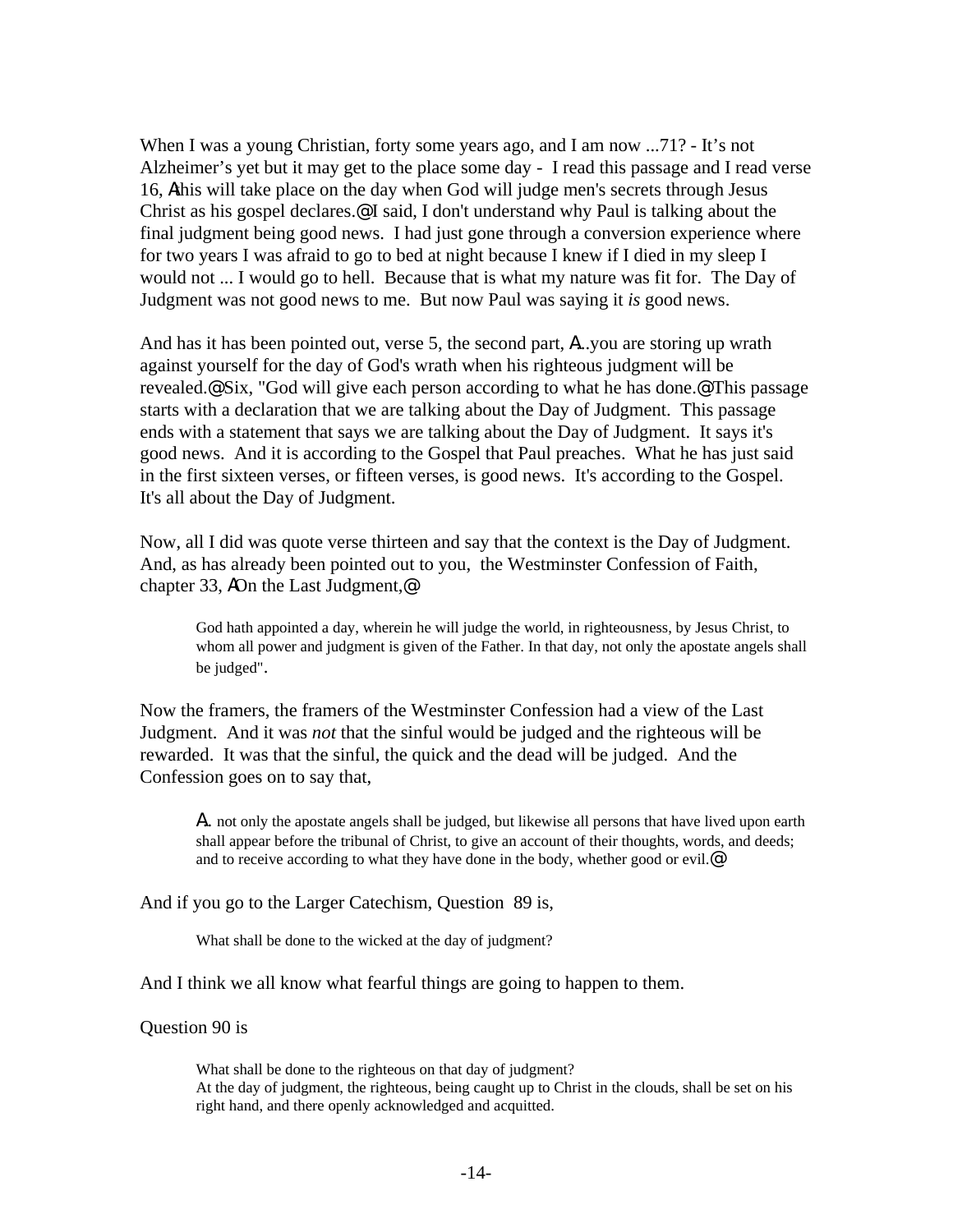So we have the combined testimony of Scripture and of the Confession that it is those who obey the law who will be declared righteous on that Day of Judgment. But those who obey the law are simply those whom God has *caused* to obey the law by giving them a new heart, putting the Holy Spirit in them, and causing them to walk in paths of righteousness. Not perfectly. Not perfectly. But really and truly. And again, I have a lot more specifications I could go over to prove that statement, but for the sake of time, I will go on to the next unless there are questions.

From my sermon, "though we rightly conclude that those inside the city are those who have kept the law of God and those only. So we have a pretty simple answer to our last two questions. Inside the city are those who do righteousness and outside are those who do evil".

Let's just go to the Scriptures. Revelation. I will read all the passages I have cited. I'll start with Rev. 21: 1-3:

AThen I saw a new heaven and a new earth, for the first heaven and the first earth had passed away, and there was no longer any sea. I saw the holy city, the new Jerusalem, coming down out of heaven from God, prepared as a bride beautifully dressed for her husband, and I heard a loud voice from the throne saying, ANow the dwelling of God is with men, and he will live with them, and they will be his people, and God himself will be with them and be their God.@

And then verses 6-8.

And he said to me, AIt is done. I am the Alpha and the Omega, the beginning and the end. To him who is thirsty I will give to drink without cost from the spring of the water of life...

I don't like interrupting Scripture to comment, but I am going to do it. The spring of the water of life. You are all familiar with the metaphor of water for the Holy Spirit in Scripture.

I will give to drink without cost from the spring of the water of life. He who overcomes will inherit all this, and I will be his God, and he will be my son. But the cowardly, the unbelieving, the vile, the murderer, the sexually immoral, those who practice magic arts, the idolaters, and all liars, their place will be in the fiery lake of burning sulfur.

So, it is those who have received the gift of the Holy Spirit and who by the power of that gift have overcome, that will inherit the kingdom of God - the city of the new Jerusalem coming down out of heaven. Whereas outside will be those who have not done that.

Verse 27 of that same chapter,

A Nothing - It's still referring to that holy city - "Nothing impure shall ever enter it nor will anyone who does anything shameful or deceitful, but only those whose names are written in the Lamb's book of life".

And 22, verses 10-15,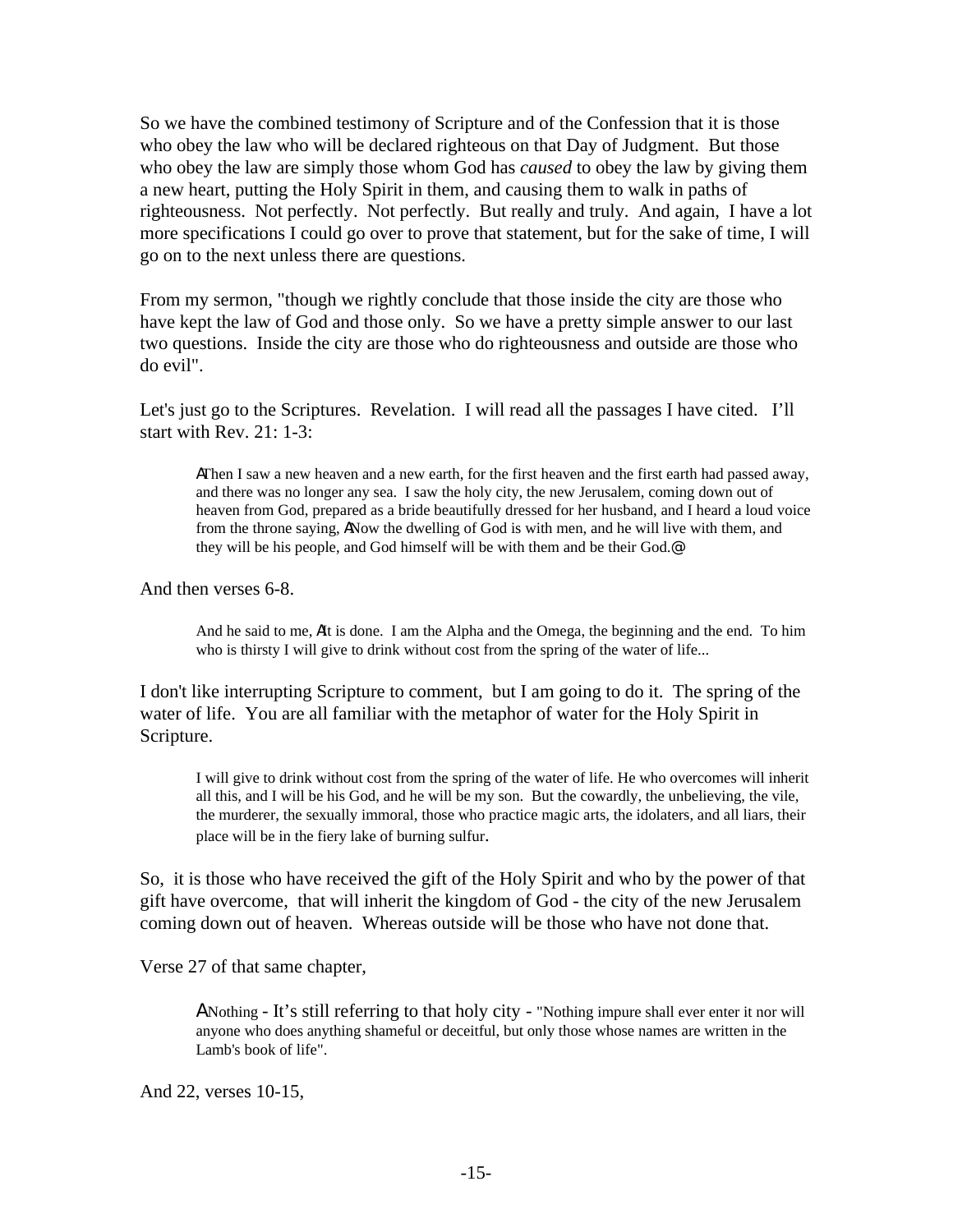AThen he told me, ADo not seal up the words of the prophecy of this book, because the time is near. Let him who does wrong continue to do wrong; let him who is vile continue to be vile; let him who does right continue to do right; let him who is holy continue to be holy. Behold, I am coming soon. My reward is with me and I will give to everyone according to what he has done. I am the Alpha and the Omega, the first and the last, the beginning and the end. Blessed are those who wash their robes that they may have the right to the Tree of Life, and may go through the gates into the city. Outside are the dogs, those who practiced magic arts, the sexually immoral, the murderers, the idolaters, and everyone who loves and practices falsehood.@

You will remember that once Adam sinned and became corrupt in his nature, he was denied access to the Tree of Life lest he eat of it and live forever in a totally corrupt condition. In our salvation, God has provided that our condition be changed. We wash our robes in the blood of the Lamb. Our condition is changed to one of being wholly righteous and *then* we are given to eat of the Tree of Life. God would not permit a man with a corrupt nature to eat of the Tree of Life and live forever. But He will give us a pure nature and *then* enable us, allow us, to live forever and have access to the Tree of Life. Any questions on that one?

**Mike Obel** : Just a quick question, Mr. Kinnaird. Just in a few sentences ... I gather the Declaration which followed the sermon, "Though the Waters Roar," was designed to clarify, make things more systematically, more fully and so on, present your views. In your own mind, in your own words, what have you clarified in your Declaration? What has your Declaration clarified that is not obvious from sermons and chat room material and so forth?

**JK:** I would actually have to check and see if the Declaration was written after the sermon, I don't know if that is true or not, do you have the dates?  $1$ 

<u>.</u>

<sup>&</sup>lt;sup>1</sup> AThough the Waters Roar...@sermon preached by Mr. Kinnaird at Bethany OPC, 9-22-2000. Bill and Janice Freeman's charge Awith heresy in believing and teaching water baptism and good works as conditions for justification@ against Elder Kinnaird submitted to Bethany Session, 10-14-2001. AA Proposal for the Session@ first edition submitted to Bethany Session 10-24-2001. Freeman complaint against the Bethany session for not admitting their charge denied, 12-21-02. Congregational vote on AShall we ask Rev. Clinton S. Foraker to resign from the pastorate of Bethany OPC?@ Pastor Foraker sustained, 3- 13-03. Arne and Wanda Wilkening's charge Awith teaching a doctrine of justification by faith and works, contrary to the Word of God and the Westminster Standards@ against Elder Kinnaird submitted, 3-18-2002.

Wilkening charge not admitted and final draft of Mr. Kinnaird's proposal voted on and approved by Bethany Session as AThe Personal Declaration Theological Statements of Elder John O. Kinnaird,@ 4-29- 2002. Congregational Letter of the Sixteen, 5-15-2002. [A & W Wilkening]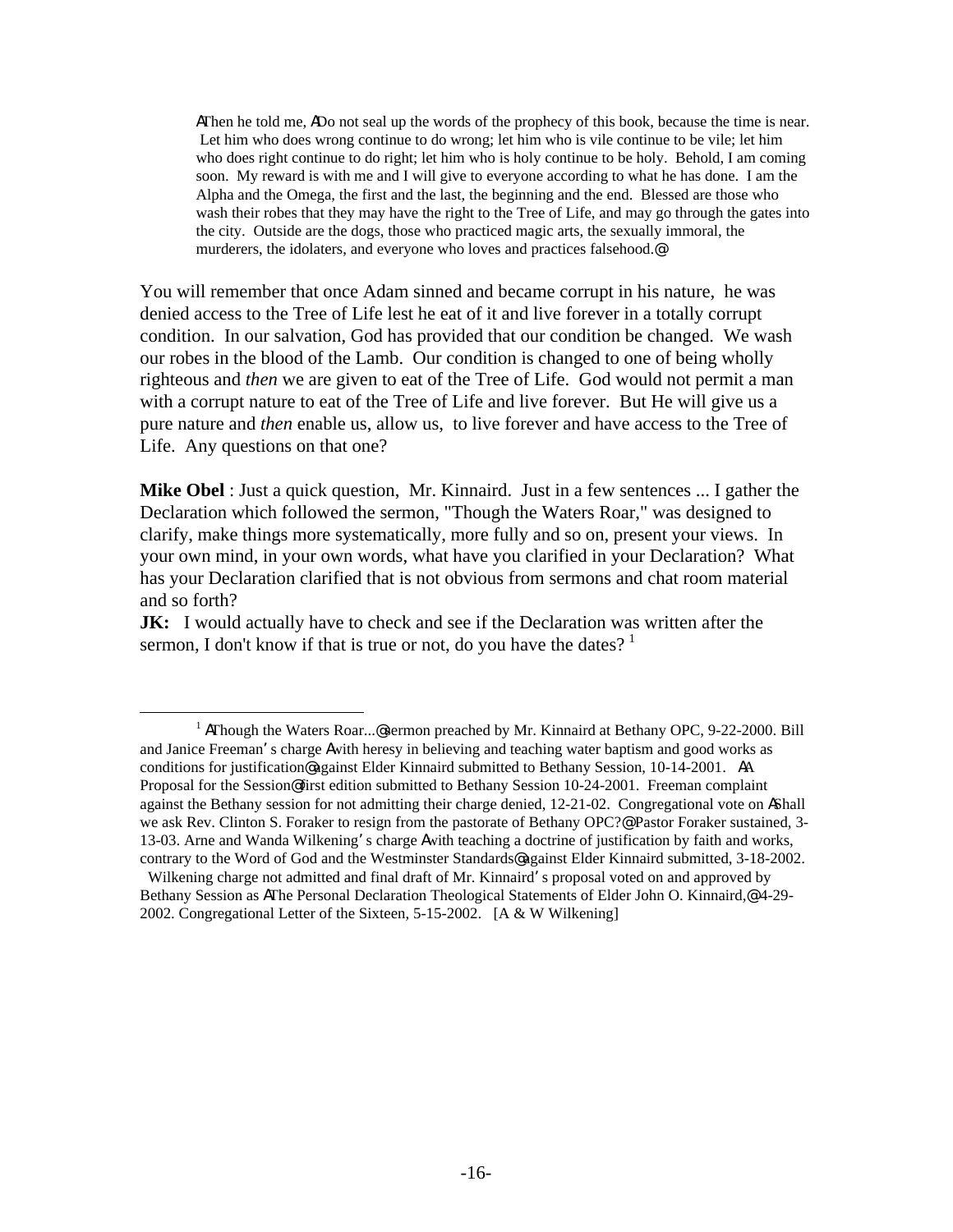**MO:** (in background) ... the sermon was **Y**(rest inaudible)

**JK:** Certainly the Declaration was not intended to clarify the sermon.

**MO:** Right, I guess ...

**JK:** They were not related to each other in that sense at all.

**MO:** Was the Declaration after the sermon?

**JK:** That is what I am not sure about, without looking up the dates. But either way it doesn't really matter. Your question is really why write the Declaration or something?

**MO** : What exactly would you say was the purpose of that? What does it bring clarity to in your own mind if you had to sort of?

**JK:** You are talking about my Declaration and Theological Statements?

## **MO:** Yes sir.

**JK:** Yes. I had a twofold purpose for writing that. I was being told rather frequently that the word was being circulated in the congregation - and I had been hearing this for many, many years, this was not a new something - that I was not a Christian. I should not be allowed to teach Bible studies. And what I was hearing of this type of rumor circulating through the congregation was getting louder and louder and louder. I was hearing it more frequently and from more people. It was my desire to first to submit my views to my session, the body I am accountable to, that they might pass judgment on my views. And I had in my mind that I might someday, I did not have a final conclusion as to whether I would ever use the paper this way, but that I might, if the session approved of that paper as being within the pale of our confessional system, that I might use it to distribute to the congregation that they might know that I am orthodox. As events unfolded, it got to the point where I felt it was necessary that I do that, because it got to where it wasn't just rumors that I was hearing about but I was actually seeing letters written and mailed to members of the congregation defaming me.

**MO:** So would it then, was the purpose of the Declaration not to clear up the charges that you were not a Christian because of something you taught about judgment or justification? In other words, it's focus, I get the feeling it's focused on something particular, where is the center of gravity - so to speak - of the Declaration?

**JK** : I knew less about the center of gravity when I wrote that than I do today. I am hearing things in these charges and in the speeches that are being presented here today that perhaps locate that center of gravity more clearly than I had anticipated or understood it at the time I wrote the statement. But you're right, I didn't attempt to put down my views about every single issue involved in the Christian faith. I didn't try to write a complete systematic theology or anything like that. I tried to pinpoint the things that I understood or I thought were being questioned in the rumor mill of the congregation.

## **MO** : And those were .... justification?

**JK:** Well, they are mostly the subject matters I deal with, although some of the things I deal with are perhaps foundational, for example, my view of the Scripture. I don't think anyone is challenging my view of the Scripture. But some of them are foundational.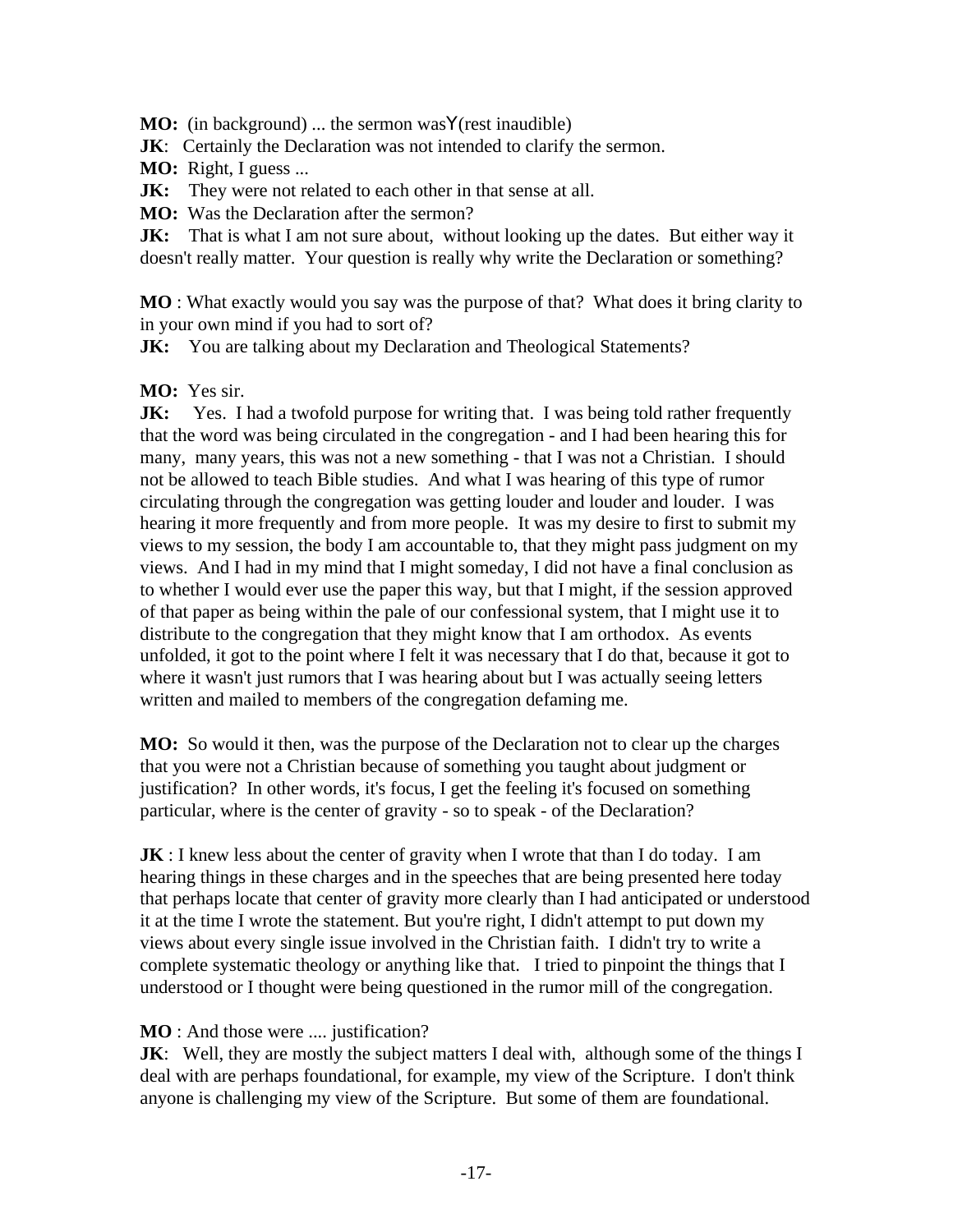I am ready to go on if you are.

I want to just back up, I meant to apologize for some faulty wording in the first item of the first specification given. There is a parenthetical statement given in there. Says "a false and non-existent concept taught by the Roman Catholic church." I never was real good at English but if you outline this sentence, it really says that the concept is not existent. Well, the concept is existent. I should not have put the words "and nonexistent" in there, I should have just said "a false concept." So, that was a sloppy piece of work on my part.

Now, there's something likewise in this specification we are about to enter into. You will notice that Mr. Wilkening, in writing this specification - it's in quotes- said, "Romans 2:6-13 puts it this way" and then there is a quotation from Romans 2:6-8, not 6-13. This was first pointed out to me actually just about a week or two ago. Someone pointed this out to me that there was a disagreement. In fact, when Mr. Gaffin read this specification he was reading from a document I prepared, not from the one Mr. Wilkening prepared, and he started to read the entire quotation and Mr. Tyson arose to correct him that wasn't in it. At the time I prepared this sermon - when I prepare a sermon or a serious lesson like in the Bethany Bible Institute I write everything out and then I try to deliver it pretty much verbatim- and I had intended to quote the entire passage 6-13. When it was called to my attention that this transcript didn't have it in, I thought, AOh, he didn't quote everything I said. He made a faulty transcript.<sup>@</sup> I got the tape out to listen to it myself and see if that was the case and low and behold, that's not true. He has a valid transcript. What he wrote in the transcript and what is cited here is exactly what I said from the pulpit. But as I listened to the tape, I noticed that my voice was - and you probably have noticed that my voice is getting a little, got a edge to it right now - my voice was getting an edge to it and I coughed and cleared my throat. And there was a pause as I apparently looked for the right place to pick up again on the paper; and apparently my eye skipped a few verses of Scripture, and so this is a true and accurate report of what I actually said from the pulpit. But it was my intention to read the whole passage 6 to13. Anyway ...

I don't think there is any different issue here than that which we have already discussed. You note that my references would be most of those given above, plus all of Romans 2:1- 16 which we have already discussed and Revelation 22:12 which is,

ABehold, I am coming soon. My reward is with me and I will give to everyone according to what he has done.@

I am reluctant to take time to give any further proof texts to this, unless you feel that you need them.

O.K. And then the next specification is from a posting on the Presbyterians-OPC web, internet discussion group, which has nothing to do with the OPC church officially.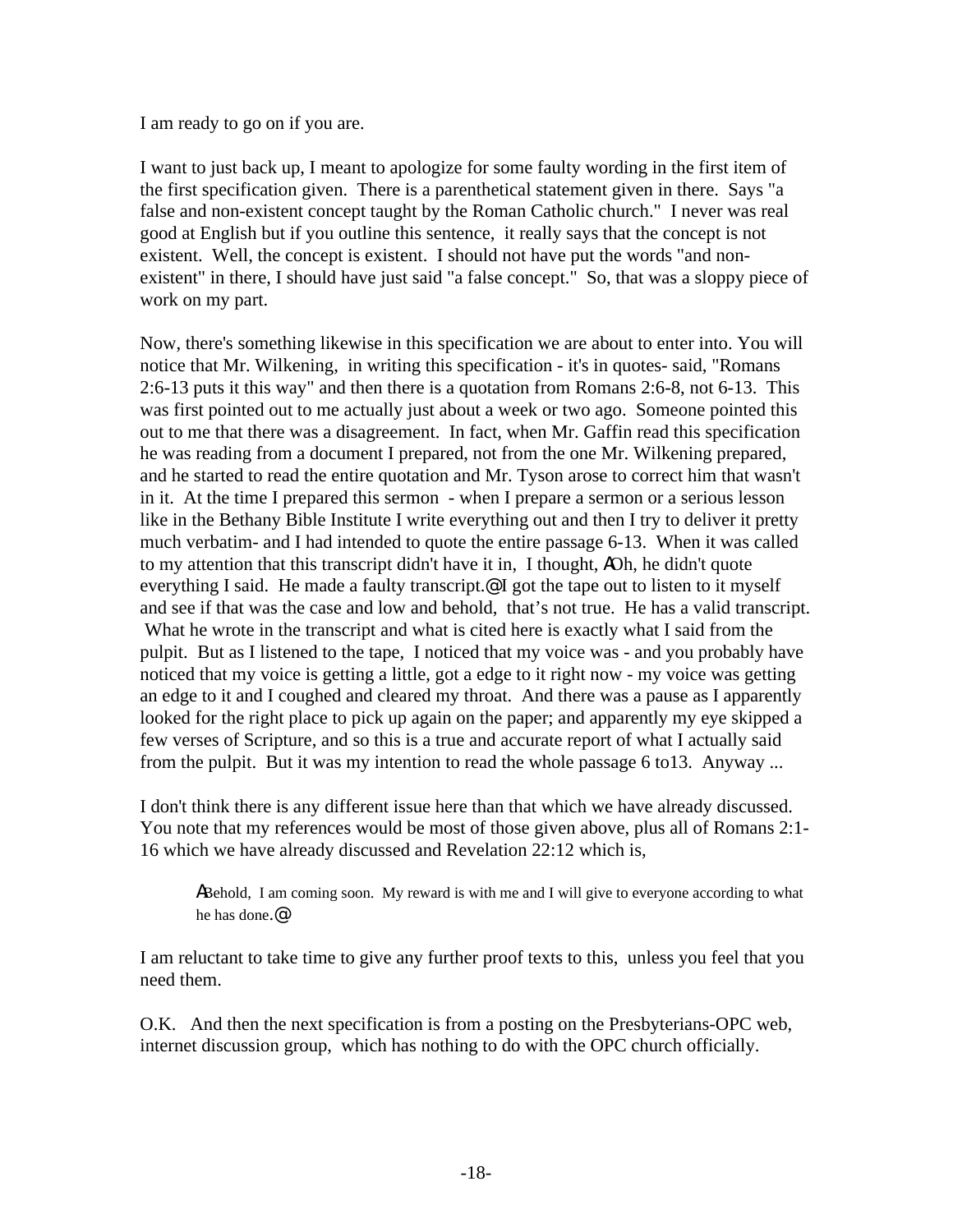"These good works are a required condition if we would stand in the Day of Judgement and they are supplied by God to all His people. Every description of the Judgement events speak of these good works...

[End of tape three, side 1. The tape recording misses the reading of this sentence: Without them, no one will see God. Our God is not unjust. His judgements are always righteous and in accordance with the facts of the case. On the past two Lord's Days I shared over 25 texts]

[Start of tape three, side 2]

...and passages of Scripture with my Sunday School class on just these two concepts. They were about evenly divided between the concept that our God's judgements are always righteous and in accord with the facts of the case and the concept that the final judgement will be in accord with what we have done in this life."

I just don't want to take up your time. I will mention this which you will see down there in the light faced print. I went back and looked at all of those twenty-five texts the other night as I was preparing this document, just about two or three days ago. And the more I looked at them, the more I decided that most of them were really talking about the Final Judgment. But I am just reluctant to take more of your time to going over all of these texts. Do you want me to do that or not?

How about the next one,

"Who are these people who thus benefit - who stand on the Day of Judgement? They are those who obey the law who will be declared righteous."

And again I don't cite any additional texts for that because I have already cited many many texts. I think the one thing we need to keep in mind is that God has provided a full and complete salvation and that salvation will be much in evidence on the Day of Judgment.

Now the Confession ...if someone could help me? Where's the passage in the Confession that talks about good works being ...probably in the chapter, AOn Good Works.@

**Someone:** Sixteen? **JK:** Yeah. Paragraph 2 of chapter 16

> AThese good works, done in obedience to God's commandments, are the fruits and evidences of a true and lively faith.@

Now the only thing I want to point out to you is the section on saving faith which, if you are looking at the same edition I am, is right across the page in Chapter 15. It defines saving faith as being a faith that accepts, receives and rests upon Christ alone for three things: justification, sanctification, and eternal life. So when I read here that these good works are fruits and evidences of a true and lively faith, I'm thinking they are not just fruits and evidences of justification, but they're also fruits and evidences of sanctification. Now, you know, we have already said they are not prefect. We have already said they